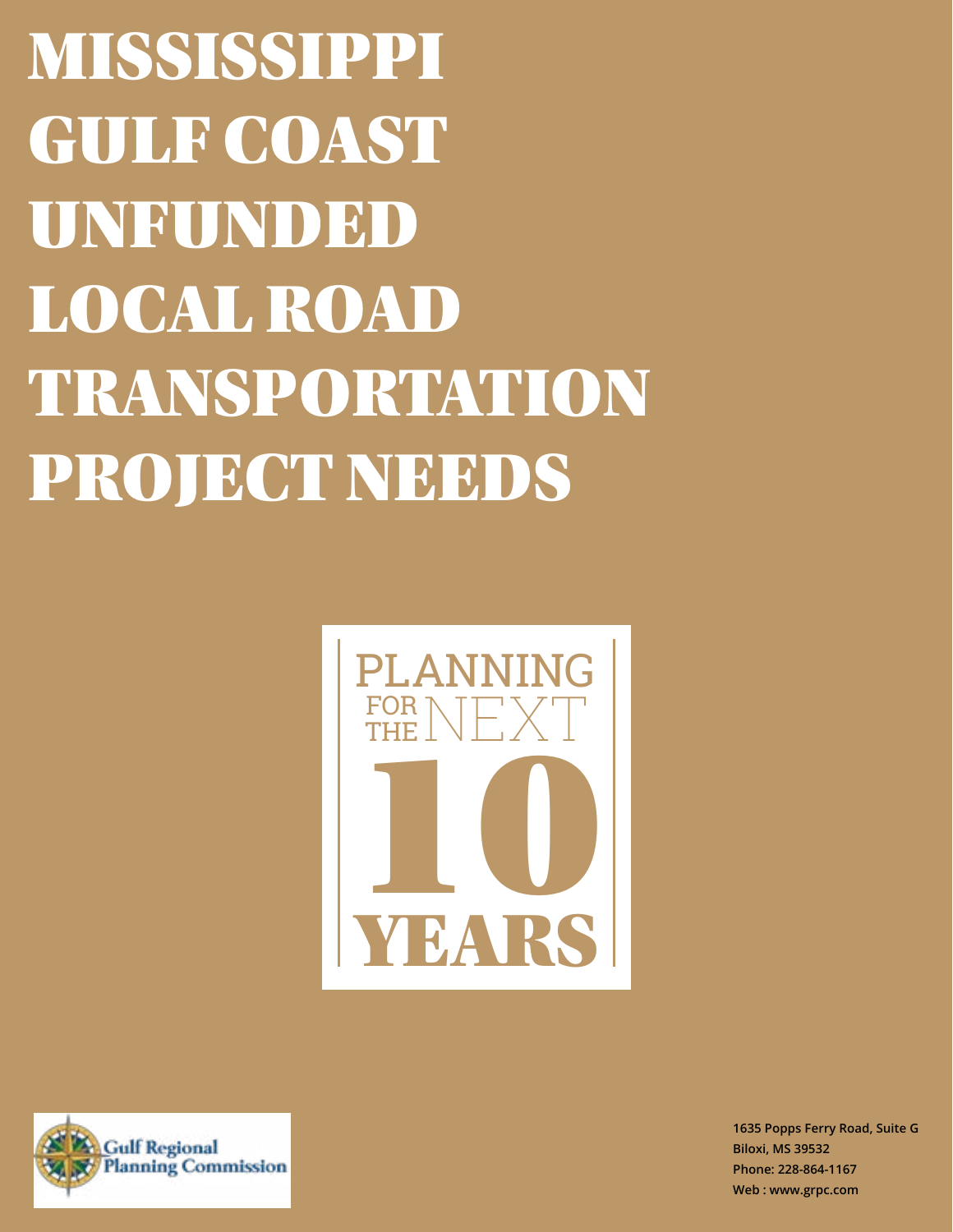## **Roadway Capacity Projects**

There is between 50 and 80 feet of ROW on this roadway segment. Six crashes resulted in moderate injuries. Two pedestrians were struck by vehicles. By 2045, traffic will increase to 17,000 vehicles a day.

|                         | <b>Three Rivers Road</b><br>Seaway Road to Dedeaux Road |             |
|-------------------------|---------------------------------------------------------|-------------|
| Agency                  | AADT                                                    | Length      |
| <b>City of Gulfport</b> | 14,000                                                  | 1.3 miles   |
| <b>Crash Rate</b>       | <b>Volume/Capacity Ratio</b>                            | Cost        |
| 13.9 per million        | 1.3                                                     | \$4,550,000 |

Nine injury crashes and one bicycle crash occurred between 2017 and 2019. 50 feet of ROW. By 2045, traffic will increase to 18,000 vehicles a day.



|                         | <b>Canal Road</b><br>I-10 to 28th Street |             |
|-------------------------|------------------------------------------|-------------|
| Agency                  | AADT                                     | Length      |
| <b>City of Gulfport</b> | 13,000                                   | 2.6 miles   |
| <b>Crash Rate</b>       | <b>Volume/Capacity Ratio</b>             | Cost        |
| 1.0 per million         | 1.2                                      | \$8,450,000 |

|                         | <b>Beachview Drive</b><br>Old Spanish Trail to Spring Avenue                                                                                                                                                               |             |
|-------------------------|----------------------------------------------------------------------------------------------------------------------------------------------------------------------------------------------------------------------------|-------------|
| Agency                  | AADT                                                                                                                                                                                                                       | Length      |
| <b>Jackson County</b>   | 11,000                                                                                                                                                                                                                     | 1.2 miles   |
| <b>Crash Rate</b>       | <b>Volume/Capacity Ratio</b>                                                                                                                                                                                               | Cost        |
| 3.7 per million         | 1.03                                                                                                                                                                                                                       | \$3,900,000 |
|                         | Add turn lanes at key intersections or install a center turn lane. Between<br>2017 and 2019 there were two crashes with injury and one pedestrian<br>crash. There is 50 feet of ROW. By 2045, traffic will be 12,000 AADT. |             |
|                         | <b>Washington Avenue</b><br><b>Airport Road to Hewes Avenue</b>                                                                                                                                                            |             |
| Agency                  | AADT                                                                                                                                                                                                                       | Length      |
|                         |                                                                                                                                                                                                                            |             |
| <b>City of Gulfport</b> | 12,000                                                                                                                                                                                                                     | .53 miles   |
| <b>Crash Rate</b>       | <b>Volume/Capacity Ratio</b>                                                                                                                                                                                               | Cost        |
| .6 per million          | 1.13                                                                                                                                                                                                                       | \$1,722,500 |

|                         | <b>Beachview Drive</b><br>Old Spanish Trail to Spring Avenue                                                                                                                                                              |             |
|-------------------------|---------------------------------------------------------------------------------------------------------------------------------------------------------------------------------------------------------------------------|-------------|
| Agency                  | AADT                                                                                                                                                                                                                      | Length      |
| <b>Jackson County</b>   | 11,000                                                                                                                                                                                                                    | 1.2 miles   |
| Crash Rate              | Volume/Capacity Ratio                                                                                                                                                                                                     | Cost        |
| 3.7 per million         | 1.03                                                                                                                                                                                                                      | \$3,900,000 |
|                         | Add turn lanes at key intersections or install a center turn lane. Between<br>2017 and 2019 there were two crashes with injury and one pedestrian<br>rash. There is 50 feet of ROW. By 2045, traffic will be 12,000 AADT. |             |
|                         | <b>Washington Avenue</b><br><b>Airport Road to Hewes Avenue</b>                                                                                                                                                           |             |
| Agency                  | AADT                                                                                                                                                                                                                      | Length      |
| <b>City of Gulfport</b> | 12,000                                                                                                                                                                                                                    | .53 miles   |
| Crash Rate              | Volume/Capacity Ratio                                                                                                                                                                                                     | Cost        |
| .6 per million          | 1.13                                                                                                                                                                                                                      | \$1,722,500 |
|                         | There was one crash with moderate injuries and no bicycle or<br>bedestrian crashes between 2017 and 2019. There is 100 feet of ROW.<br>By 2045, traffic will increase to 16,000 vehicles a day.                           |             |

This list includes local roadway projects identified by GRPC congestion management planning. Volumes and capacities for each network link were used to develop the V/C ratio, which compares the existing traffic volumes to the capacity the roadways were designed to handle. Segments with a V/C ratio greater than 1.0 are considered over capacity. Most of the roadways identified here will need to have capacity expanded by adding travel lanes, however in some cases, capacity can be increased enough with new turn lanes at the intersections or the installation of a center turn lane.

> **Regularly occurring traffic congestion that happens at the same time every day during peak hours. This congestion occurs due to traffic demand exceeding roadway capacity.**

## **R E C U R R I N G CONGESTION**

Widen to four-lane divided. In 2017-2019 7 there were six crashes with no moderate injuries. Five pedestrians were struck by vehicles. By 2045, traffic will increase to 19,000 vehicles a day. There is 60 feet of ROW.

|                         | <b>Dedeaux Road PH III</b><br>Dede Drive to Jessica Drive |              |
|-------------------------|-----------------------------------------------------------|--------------|
| Agency                  | AADT                                                      | Length       |
| <b>City of Gulfport</b> | 16,000                                                    | 1.4 miles    |
| <b>Crash Rate</b>       | Volume/Capacity Ratio                                     | Cost         |
| 6.0 per million         | 1.5                                                       | \$11,000,000 |